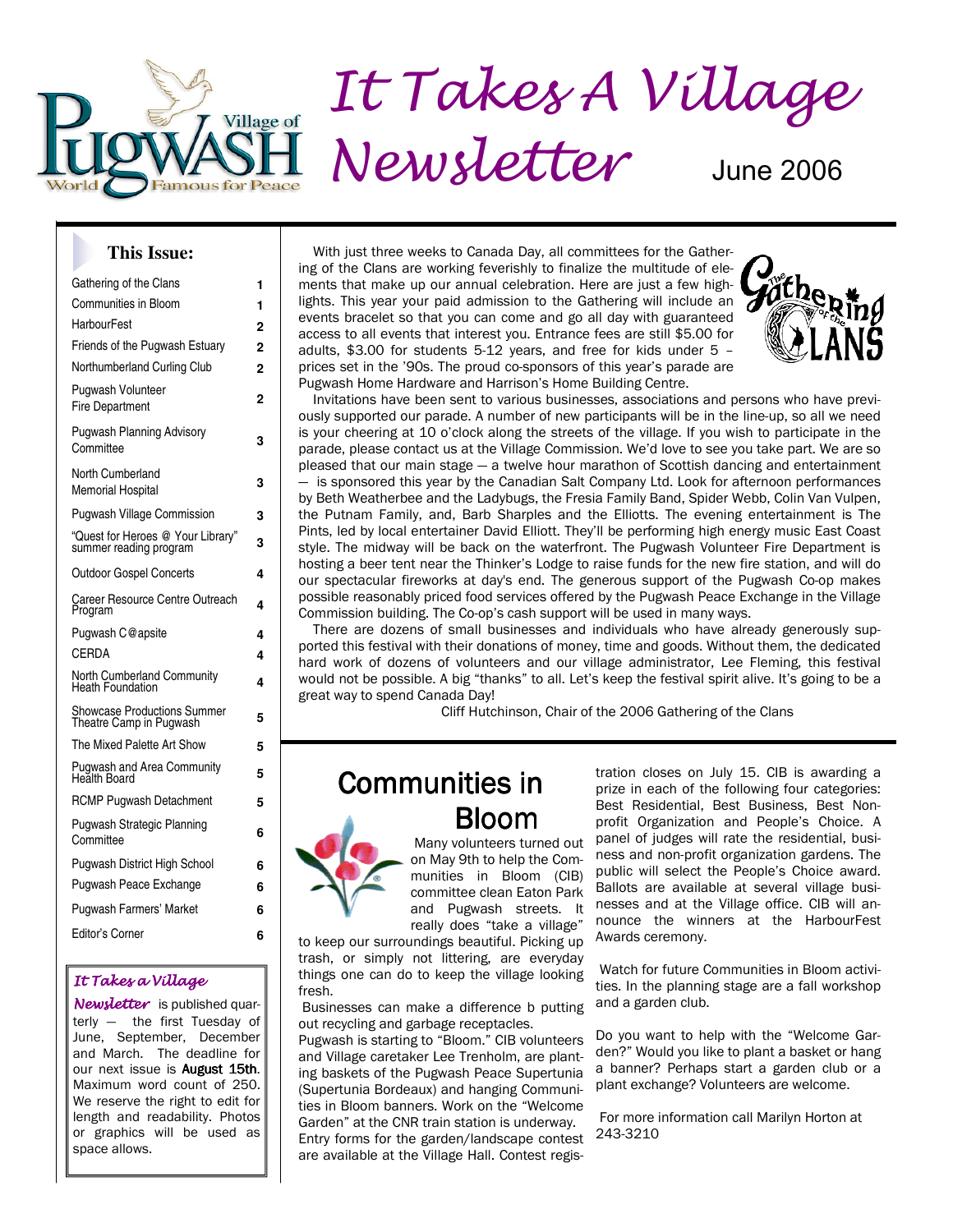## Pugwash HarbourFest **Fun in the Sun, Sea and Sand!**

Plans for the July 28-30 HarbourFest continue apace. Numerous meetings later, the broad outlines start to be filled in as details change, evolve, and, eventually, solidify. Communities in Bloom progress can be seen around the community, on both public and private land. That pile of mud beside the library will be a beautiful floral display before HarbourFest weekend.

 Most event coordinators have their time, location and rules of play already set. For example, the raft teams have to build their raft from standard, identical kits within the hour time limit and then sail, propel or otherwise move said raft a given distance to a finish line. The canoe/kayak races will start from the Seagull parking lot (across the bridge) and will have both competitive and recreation divisions. Some events are straight forward while others have twists and quirks to increase fun and entertainment.

Cultural happenings are also part of HarbourFest. The artist group, The Mixed Palette, will be having their annual show and sale at the Village Commission Board Room. Showcase Productions will present their noontime fable Anansi and the Moss-covered Rock on Friday, July 28th at noon. As well, author Rachel Preston will be reading from The Wind Seller, a novel about the schooner age, on Saturday, July 29th at 2:00 pm.

# Friends Of the Pugwash Estuary

The Friends have hired a college student, Ame Forman, who started work on May 29. Over the next month Ame will be setting up to continue last summer's work, and starting some new projects. This year's work will concentrate on species and habitat in the Pugwash River and Estuary and what we can do to improve both. Funding from the Shell Environmental Fund will be used to develop educational materials and presentations of interest to the general public. The Friends are also negotiating to work on a Department of Fisheries and Oceans project involving counting by-catch from various river fisheries in the area. Work with the Community Aquatic Monitoring Program has already started and will continue over the summer. For safety reasons, the

on-site work in the river and estuary will continue only after a graduating high school student is hired in late June.

Meetings of the Friends of the Pugwash Estuary are usually held at the Village Commission at 7pm on the second Tuesday of each month. New members are always welcome. The current contact person is Alice Power at m.apower@ns.sympatico.ca or 243-3580.



Four-spine stickleback

#### **The Northumberland Curling Club** has had positive and negative news since the



last newsletter. On the positive side, the Provincial Department of Health Promotion and Protection informed us on May 9 that we have received a grant of \$235,000 (payable over three years) to assist in constructing a three-sheet curling rink in the Pugwash area. The purpose of the grant, in accordance with the government's philosophy, is

to promote the development of sport and physical recreation programs and services that will benefit the health and prosperity of the entire community. A second positive input arrived when the Pugwash Village Commission agreed to grant \$15,000 for the project. The NCC wishes to extend thanks to our MLA Ernie Fage and Minister Barry Barnet as well as Pugwash Village Commission for their faith in our project. Disappointment came in the form of a rejection from The Municipality of Cumberland council. The Municipality was unable to find the monies available to meet our request for \$110,000 over two years.

Currently NCC needs the promise of an additional \$192,000, from individuals or council before we are confident in breaking ground. Our steering committee is working diligently to realize this goal. All individuals who have pledged money will be informed of our progress as changes occur.

#### PUGWASH VOLUNTEER FIRE DEPARTMENT

The Pugwash District Volunteer Fire Department is very busy preparing for a number of events being offered to our community this summer. We have had tremendous support in our fundraising efforts to date. Upcoming events that we are busily preparing for are:

June 17: Pancake breakfast, sponsored by Pugwash Home Hardware. 7:00 am to 11:00 am. June 30: Gathering of the Clans Dance.

July 1: Canada Day Parade participation; operating the Beer Tent; presentation of fireworks.

July 8: Assisting with the Pugwash Peace Exchange reception and dinner.

July 29: HarbourFest pancake breakfast in the morning and HarbourFest Dance that evening.

August 26/27: 12th annual Mackerel Fishing Tournament.



Not only do we continue to train and develop our skills for fire fighting, we also pride ourselves in being a major part of the community. However, without the backing of local business, these activities would not be as successful. We would like to take this opportunity to thank all for supporting our efforts.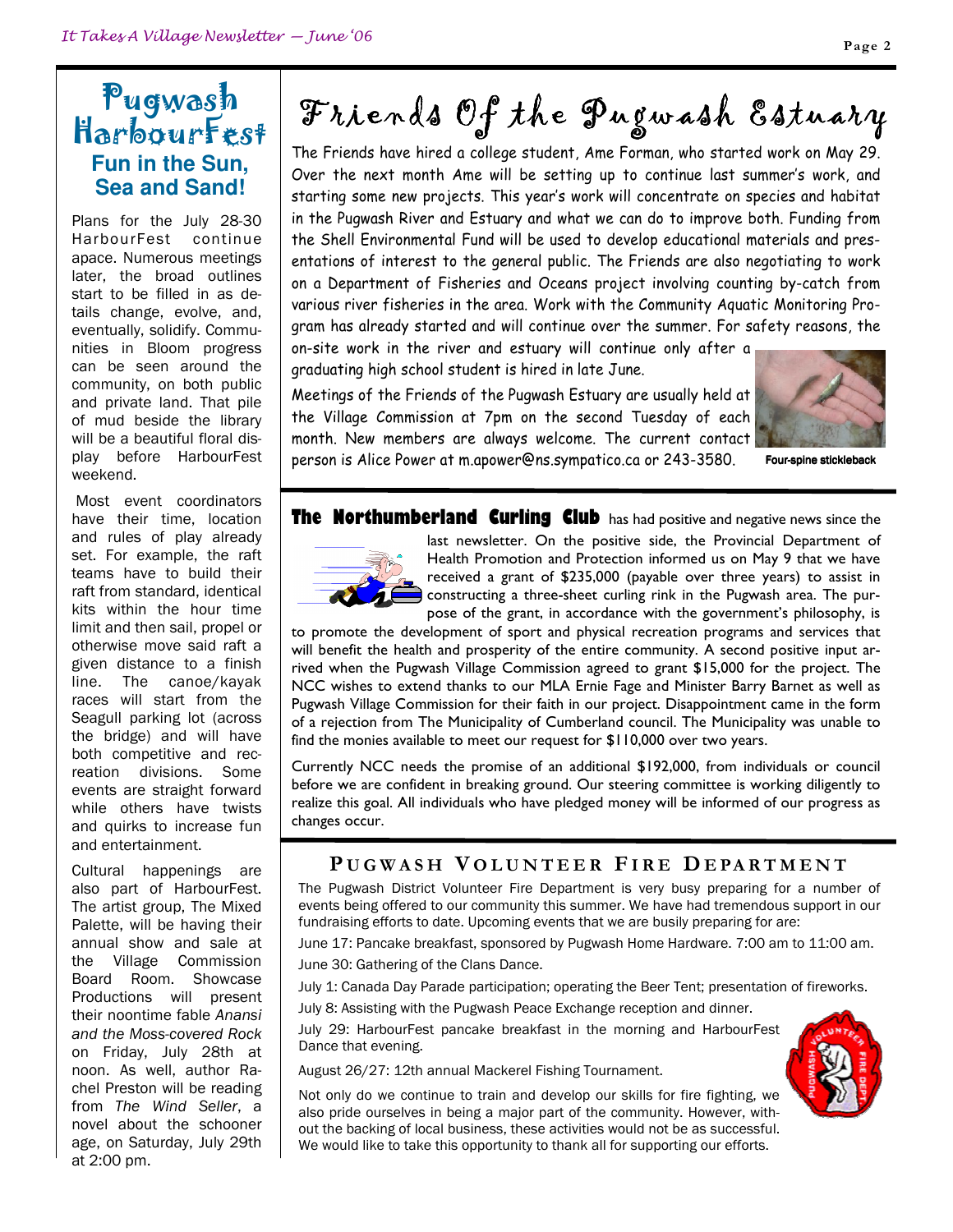#### Page 3

#### **Cumberland** County

#### Pugwash Planning Advisory Committee

In November, 2005, Pugwash Village Commission made request to the Municipality to initiate a process with respect to bylaw and zoning planning for our village. To that end, the Municipality called for members from our community to sit on a committee to deal with these important matters. The committee has now been formed and is comprised of Councillors Kathy Langille, Kathy Redmond and Gerry Langille; Commissioner Paolo Brenciaglia (with Commissioner Ray Jamison as spare) and Citizen representatives Kevin Polley and Marylou Trenholm. The overall mandate of this committee is to develop a secondary municipal planning strategy and land use bylaw for the Village of Pugwash.

 The group met for the first time in late May to get acquainted. Chair Kathy Langille reviewed the mandate, and schedule. It was decided that the first meeting will be held at the end of August in Pugwash. All meetings will be open to the public. September's newsletter will report further on the important work of this taskforce.

 $\blacksquare$ . . . . . . Pugwash Commission summer office hours: Monday to Friday 8:30am to 4:30 pm closed noon to 1:00 pm for lunch.  $\blacksquare$ 243-2946

#### NORTH CUMBERLAND MEMORIAL HOSPITAL AUXILIARY UPDATE

 A schedule of events for fund-raising toward the purchase of a new and upgraded EKG machine include: raffles for a BBQ and a \$100 grocery certificate to be drawn July 15th, and a "garden" basket to be drawn August 31st; two bake sales (all donations gladly received) to be held June 28th and July 27th; two BBQ (lunch) sales at the Pugwash Co-op from 11am to 2pm on July 13th and august 10th; and a yard sale at the legion hall on July 15th (again, donations are welcomed). Your support is vital to our success. It is your hospital. Please watch for posters for these and other activities.

 The auxiliary will again be awarding two \$500.00 scholarships to two students graduating from Pugwash District High School who are entering a health-related field.

## **Pugwash Village Commission Summer Staffing Update**

The Commission is preparing our Visitor Information and Interpretive Centre so it will be ready for its official opening on Monday, June 26th. We welcome back our now-seasoned Visitor Information Centre counsellors Cheryl Bonnyman and Megan Matthews. We look forward to working with the Central Nova Tourism Association, who funds and supports our VIC.

Our village maintenance man Lee Trenholm has been plenty busy keeping our village in good trim. He's been working with Communities in Bloom to erect the beautiful banners in our streets and prepare the Welcome Garden.

Pugwash student Jaclyn Shortt will be on a 9-week summer career placement at the Village Hall starting July 3rd. Jaclyn will work directly under the Village Administrator on a number of initiatives, including marketing our website and preparing the September issue of our newsletter.

A summer Recreation Director will be hired very shortly and a program geared towards children and seniors will be in place by the time school lets out. You may pick up registration forms at the Village office starting June 15th.

# "Quest for Heroes @ Your Library" **Summer Reading Club**

The Pugwash Branch of the Cumberland Regional Library will again be hosting its summer reading club. This year's theme is "Quest for Heroes @ Your Library." The program runs from June 26th to August 26th and the registration deadline is August



19th. There will be a kick-off party June 28th at the Pugwash Library – time to be announced. Anyone ages 3 to 12 may register. For more details, call the Pugwash Library at 243-3331.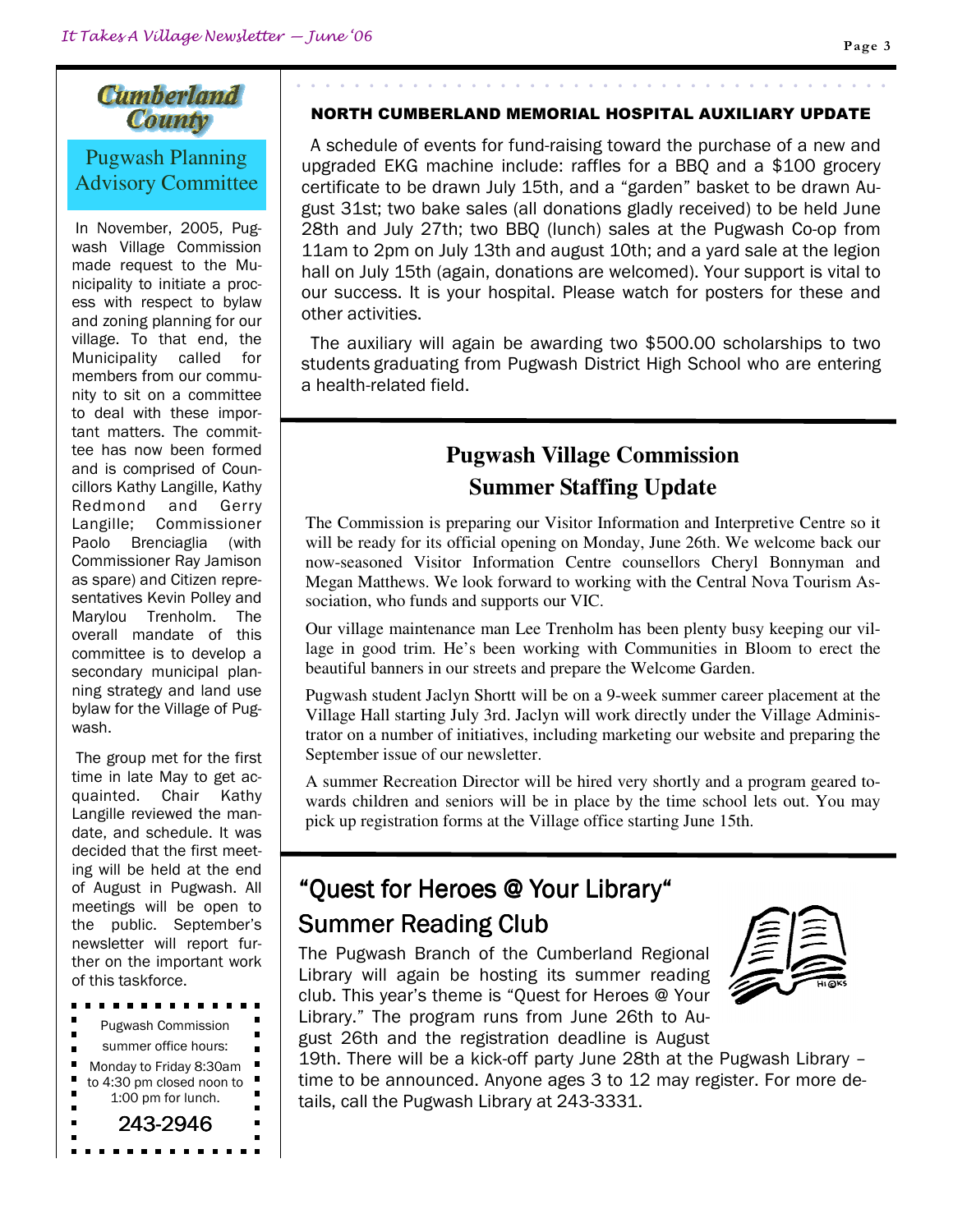# **An Invitation to Outdoor Gospel Concerts**

You are invited to a series of Sunday concerts this summer, scheduled for July 9th & 23rd and August 6th & 20th, at 3:00 p.m. at the Eaton Park Bandstand (weather permitting). Open to all faiths - there's a blessing for all. Sponsored by the Pugwash & Wallace River Baptist Churches. Selections of Country Gospel; Southern Gospel; Soloists; Duets & Quartets to be enjoyed. Featuring Nightwatch from Moncton on July 9th; The Gospel Lights from Halifax on August 6th and local talent. Enjoy the harbour scenery. Fill The Car - Come As You Are! Pugwash Communities in Bloom on a Sunday afternoon.

#### Career Resource Centre **Outreach Program once**

again is offering on-site employment assistance services at the Pugwash C@psite each last Wednesday of the month from June to December. A counsellor will be on hand from 11:00 to 12:00am and 1:00 to 3:30pm. Services include: resumé development, cover letters, interview techniques, networking, career directions and job search. Dropins welcome. For more information call toll-free 1-866- 667-2344. The Career Resource Centre is an initiative funded by Service Canada and sponsored by CREDA.



**The Pugwash C@psite** will be operated from June 1st to September 1st by our summer student Alicia Patriquin. Summer hours will be from 9:00 am to 4:30 pm, and closed for lunch from  $2\%$  to 1:00 pm. Alicia will be more than happy to help everyone with any computer related question and will teach the novice and non-novice how best to carry out their tasks. Membership is \$15.00 for Adults and \$7.50 for students per annum or \$2.00 or  $$1.00$  per day.

Pugwash C@Psite can improve your connections!

 We have highs peed internet on eight computers and wireless for those who wish to connect their laptops from outside the building. Other services include faxing, digital camera rental, laminating, scanning and use of two colour printers. Yes, we are air conditioned! We welcome all our summer residents back and all newcomers.

Thank you to our volunteers for making our C@psite one of the best in the Maritimes. Without these folks we would not exist..

# Cumberland East Recreation & Development Association

 $(CERDA)$  held its 3rd Annual General Meeting at the Pugwash Village Commission on May 23rd. President Ron Urquhart welcomed all and outlined CERDA's past year as well as plans for the future. Here are the highlights from the past year:

A Public Meeting, sponsored by Councillor Kathy Langille, was held which brought together the community and invited their input to the ideas about community development. Presentations were made by the Pugwash Peace Exchange, CERDA and the Pugwash Volunteer Fire Department. Several individuals also shared.

The Harbour Development Implementation Committee was struck. To date, a partial Business Plan has been developed. Pugwash Harbour Authority has voted to support development in the area and voted to appoint David Allen to act as their liaison contact. Work is ongoing.

A grant of \$5,000 was acquired from the Municipality to purchase floating wharves. These will soon be installed around the Harbour, thus provide additional docking space for our visitors.

A Multi-Purpose Facility is being discussed. It was felt there is a need to develop such a facility to house a Library, Historical Society, C@Psite, Village Commission, and a "Message and Information Centre" for both water- and land-based tourism. It was agreed that such a complex should become a meeting place for the area and be large enough to accommodate small concerts, yard sales and other activities. Currently CERDA is seeking volunteers to further this project.

Since the creation of CERDA over three years ago, our community has been bustling. Our many organizations are actively promoting our community as a wonderful place to live, work and play. By everyone participating a little bit, we all get to know one another and it make the numerous activities fun for everyone, including the volunteers. So please step up and offer to help, and encourage your friends and neighbours to join in. Working with each other is a wonderful way to get to know more about our community. Let's make Cumberland East the best it can possibly be.

# North Cumberland Community Health Foundation

will be sponsoring a golf tournament at the Northumberland Links on Friday, June 16th at 1pm. Funds raised from this event will go toward the purchase of a new diagnostic imaging machine for your hospital. The Foundation is seeking both prize donors and participants for this event. Tee off for health and fun! Oh yes – a 5 cubic foot chest freezer with a \$100 food certificate is being raffled and will be drawn at the end of the tournament. Please – don't forget to purchase your tickets.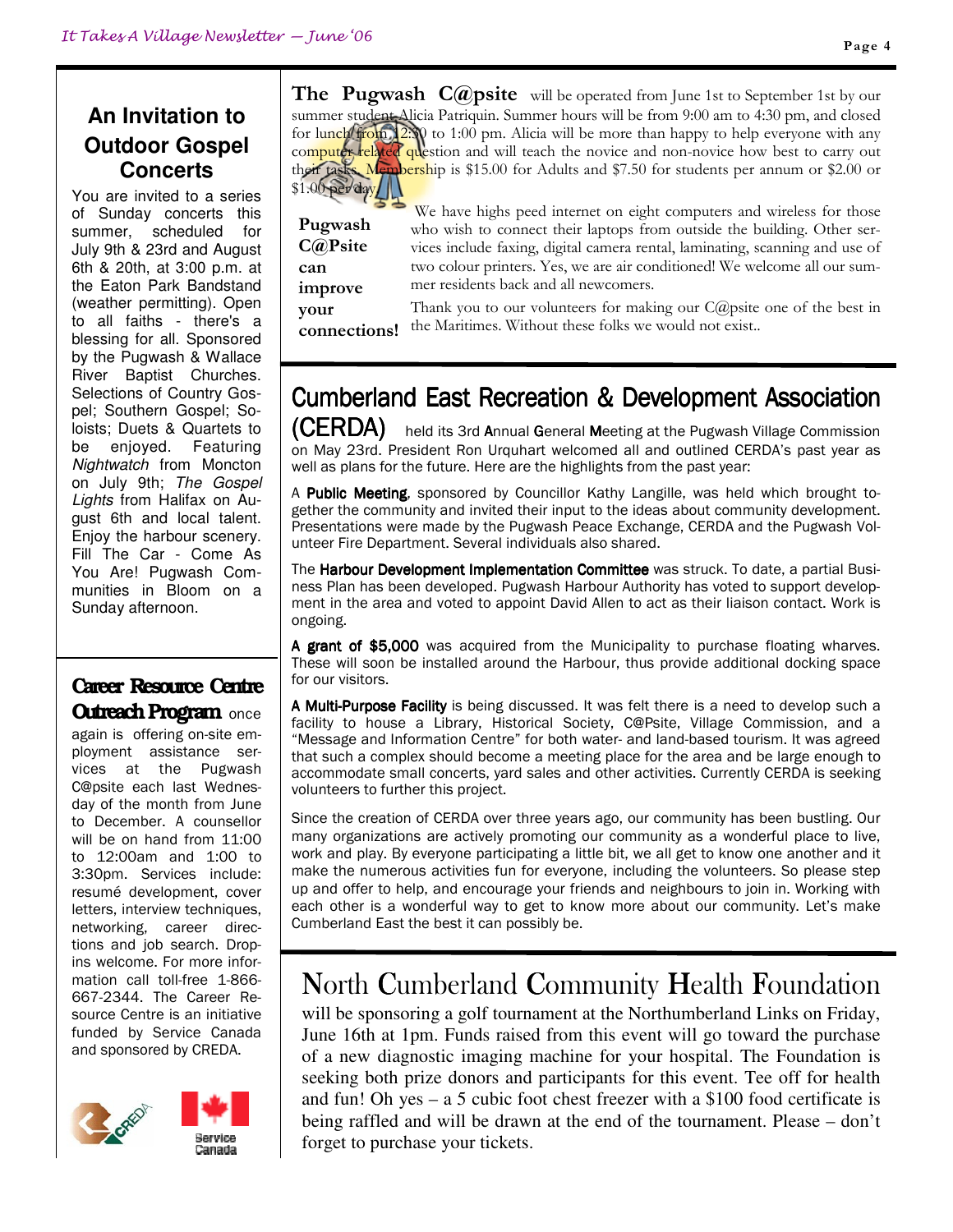

 Showcase Productions Society will once again be holding a theatre camp in Pugwash at the Cyrus Eaton stage. The camp is for elementary school children and will run from July 17th - 28th, Mon - Fri, 9am - 1pm. The camp will hold its final performance on July 28th at 12 noon which will last around 30 minutes. The show, an African fable, called "Anansi and the Moss-Covered Rock" will involve singing, acting and dancing. We welcome volunteers for costuming, sets and props etc.

 Anyone interested in the camp can call Beth Weatherbee at (902) 694-0103; 661-4555 or email: **beth**weath@hotmail.com or call Laura Bonang at

667-8680.

# The Mixed Palette

Art Group is very excited about our upcoming Annual Art Show and Sale. We are a small group of local artists who get together each week to paint. Each year we are lucky enough to have the use of the Village Hall to display our paintings. We are always thrilled and amazed with the show's popularity and the wonderful comments we receive, not only from tourists, but from our very own neighbours. Thank you so much for your support! This year our event will be held from July 15th to 31st, from 11:00 am to 6:00 pm at 124 Water Street in Pugwash. Works will be in water colour, acrylic and oil. Admission is free. Come on in and have a look!

# The Pugwash and Area Community Health Board

is having another active year of increasing public awareness of health concerns and promoting healthy living in our communities.

Each year the CHB receives funds to disburse to worthy community projects that fit into the health promotion guidelines set by the Province. This year support has been given to five projects: "Jump" and "Creative Aging" in Pugwash; yoga through Wallace Recreation; Sunset Fitness Program; and a County outreach program based out of Maggie's Place.

March saw the three community health boards under the Cumberland Health Authority carry out their first water testing program. Although more bottles were handed out than returned, the program was still considered a success in raising awareness about the need for annual water testing for those on private wells or living in communities without a regular testing program.

One particular 2006 CHA initiative is to complete a needs assessment on behalf of our three CHBs. This has been carried out through town hall meetings in several locations in the County. The result will be a plan that addresses common concerns expressed in all of the meetings as well as concerns particular to each of the CHBs.

Your CHB members meet monthly at district level to discuss ongoing health issues including preparation for a possible flu pandemic.

As a volunteer community board, your local CHB is constantly recruiting new members. If you have an interest in serving a term, please contact Todd Benson at 667- 1464.

The Pugwash and Area Community Health Board is trying to make a positive difference in our community. Look for us at the Gathering of the Clans on July 1st.

### THE PUGWASH OFFICE OF THE ROYAL CANADIAN MOUNTED POLICE



PDHS played a prominent role in this year's National Police Week (May 14-20) by hosting a Police Partner/Career day. The event was a resounding success. Students met with representatives from the following RCMP specialized units: Forensic Identification; Bomb Squad; Atlantic Helicopter; Traffic Section and; Recruiting. In attendance were our community partners; the Wallace & Pugwash Volunteer Fire Departments; the Departments of National Defence, Fisheries and Oceans, and Natural Resources; Conservation Officers from the ATV Enforcement section; Emergency Health Services and; D.A.R.E. The Pugwash detachment extends its thanks to all those who attended and supported this event.

May saw Canada Road Safety Week (May 16-22), an enforcement-driven initiative designed to increase public compliance with and awareness of safe driving measures and, ultimately, to save lives. The enforcement part of the campaign targets impaired driving, lack of occupant restraint use, and unsafe intersection activity. Road Safety week reminds us to all make better choices to ensure safe travelling.

The Pugwash Detachment is already planning for the July 1st Gathering of the Clans. This year's event falls on a Saturday. Crowds will likely be large, so extra members from Cumberland Detachment will be on hand. Members of the Pugwash Detachment will be out on the streets offering assistance and support.

The Pugwash RCMP will be working hard with organizers of this summer's HarbourFest to ensure a successful and safe event. The focus will be on boat safety. We hope to see you there!